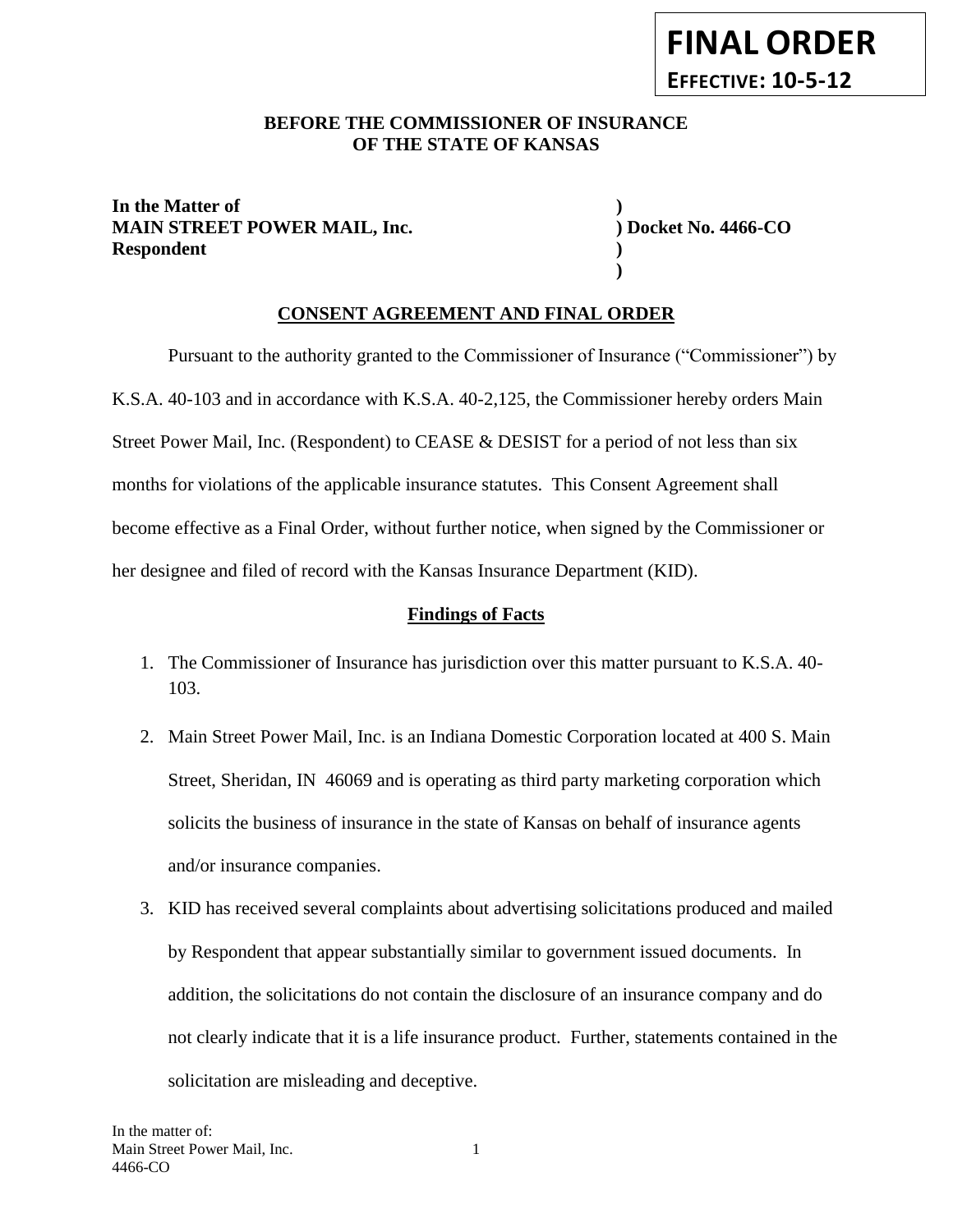- 4. Respondent, without adjudication of any issues of law or fact and without admitting or denying liability of any allegations or foregoing facts, stipulates to the foregoing facts.
- 5. Respondent consents to the cease and desist as ordered.
- 6. Respondent understands its right to have a hearing on the facts and disposition and to seek review of an adverse order in this matter and expressly waives hearing and judicial review.

# **Applicable Law**

# K.S.A. 40-103 states,

"The commissioner of insurance shall have general supervision, control and regulation of corporations, companies, associations, societies, exchanges, partnerships, or persons authorized to transact the business of insurance, indemnity or suretyship in this state and shall have the power to make all reasonable rules and regulations necessary to enforce the laws of this state relating thereto."

# K.S.A. 40-2404 states,

The following are hereby defined as unfair methods of competition and unfair or deceptive acts or practices in the business of insurance:

(2) *False information and advertising generally.* Making, publishing, disseminating, circulating or placing before the public, or causing, directly or indirectly, to be made, published, disseminated, circulated or placed before the public, in a newspaper, magazine or other publication, or in the form of a notice, circular, pamphlet, letter or poster, or over any radio or television station, or in any other way, an advertisement, announcement or statement containing any assertion, misrepresentation or statement with respect to the business of insurance or with respect to any person in the conduct of such person's insurance business, which is untrue, deceptive or misleading.

K.A.R. 40-9-118 states,

# **Section 4. Form and Content of Advertisements**

1. Advertisements shall be truthful and not misleading in fact or by implication. The form and content of an advertisement of a policy shall be sufficiently complete and clear so as to avoid deception. It shall not have the capacity or tendency to mislead or deceive.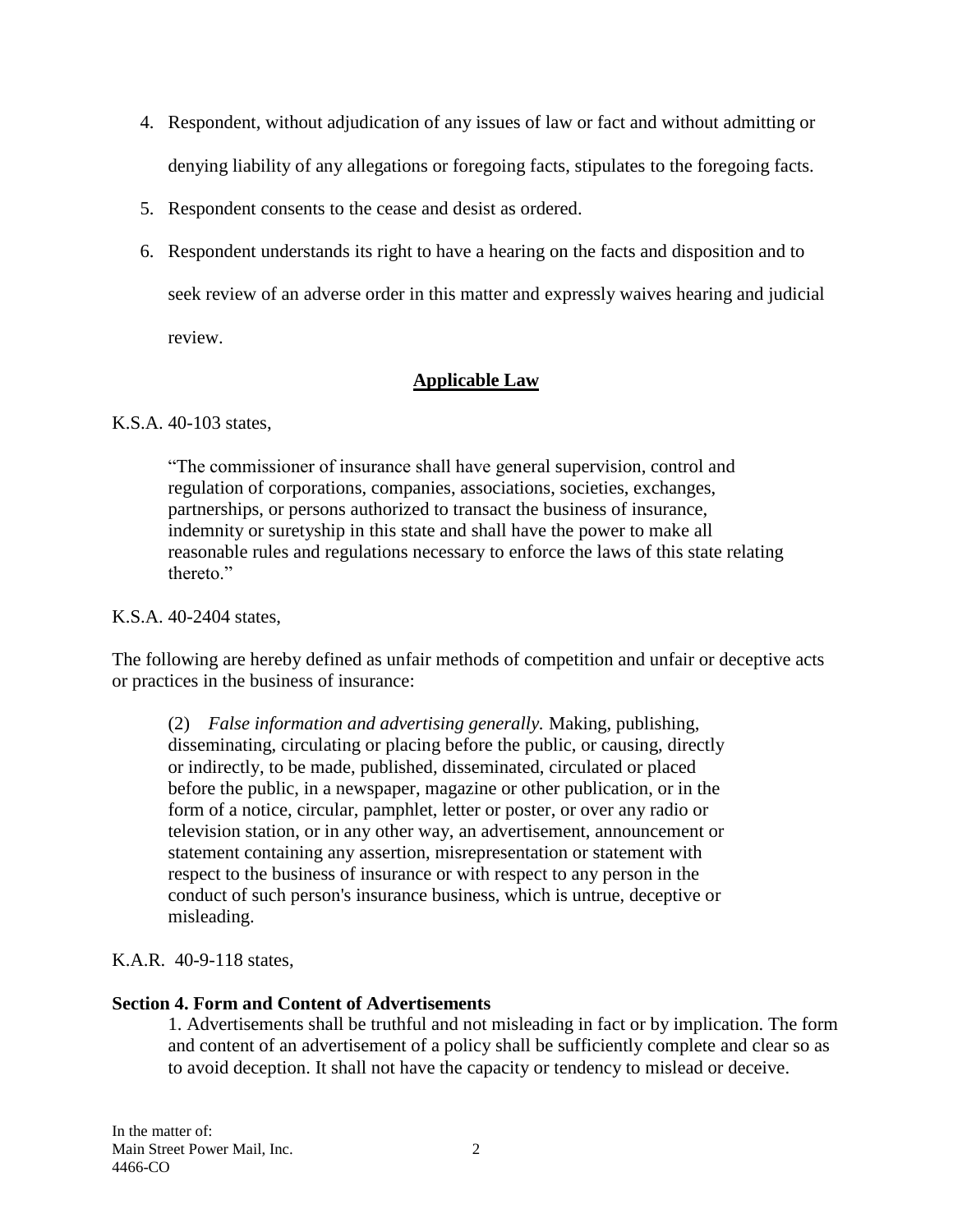Whether an advertisement has the capacity or tendency to mislead or deceive shall be determined by the Commissioner of Insurance from the overall impression that the advertisement may be reasonably expected to create upon a person of average education or intelligence within the segment of the public to which it is directed.

#### **Section 5. Disclosure Requirements**

4. An advertisement shall not use as the name or title of a life insurance policy any phrase that does not include the words "life insurance" unless accompanied by other language clearly indicating it is life insurance. An advertisement shall not use as the name or title of an annuity contract any phrase that does not include the word "annuity" unless accompanied by other language clearly indicating it is an annuity. An annuity advertisement shall not refer to an annuity as a CD annuity, or deceptively compare an annuity to a certificate of deposit.

5. An advertisement shall prominently describe the type of policy advertised.

# **Section 6. Identity of Insurer**

1. The name of the insurer shall be clearly identified in all advertisements, and if any specific individual policy is advertised it shall be identified either by form number or other appropriate description. If an application is a part of the advertisement, the name of the insurer shall be shown on the application. An advertisement shall not use a trade name, an insurance group designation, name of the parent company of the insurer, name of a particular division of the insurer, service mark, slogan, symbol or other devise or reference without disclosing the name of the insurer, if the advertisement would have the capacity or tendency to mislead or deceive as to the true identify of the insurer or create the impression that a company other than the insurer would have any responsibility for the financial obligation under a policy.

2. No advertisement shall use any combination of words, symbols or physical materials that by their content, phraseology, shape, color or other characteristics are so similar to a combination of words, symbols or physical materials used by a governmental program or agency or otherwise appear to be of such a nature that they tend to mislead prospective insureds into believing that the solicitation is in some manner connected with a governmental program or agency.

# K.S.A. 40-2,125 states, in pertinent part,

"(a) If the commissioner determines after notice and opportunity for a hearing that any person has engaged or is engaging in any act or practice constituting a violation of any provision of Kansas insurance statutes or any rule and regulation or order thereunder, the commissioner may in the exercise of discretion, order any one or more of the following: (3) that such person cease and desist from the unlawful act or practice and take such affirmative action as in the judgment of the commissioner will carry out the purposes of the violated or potentially violated provision."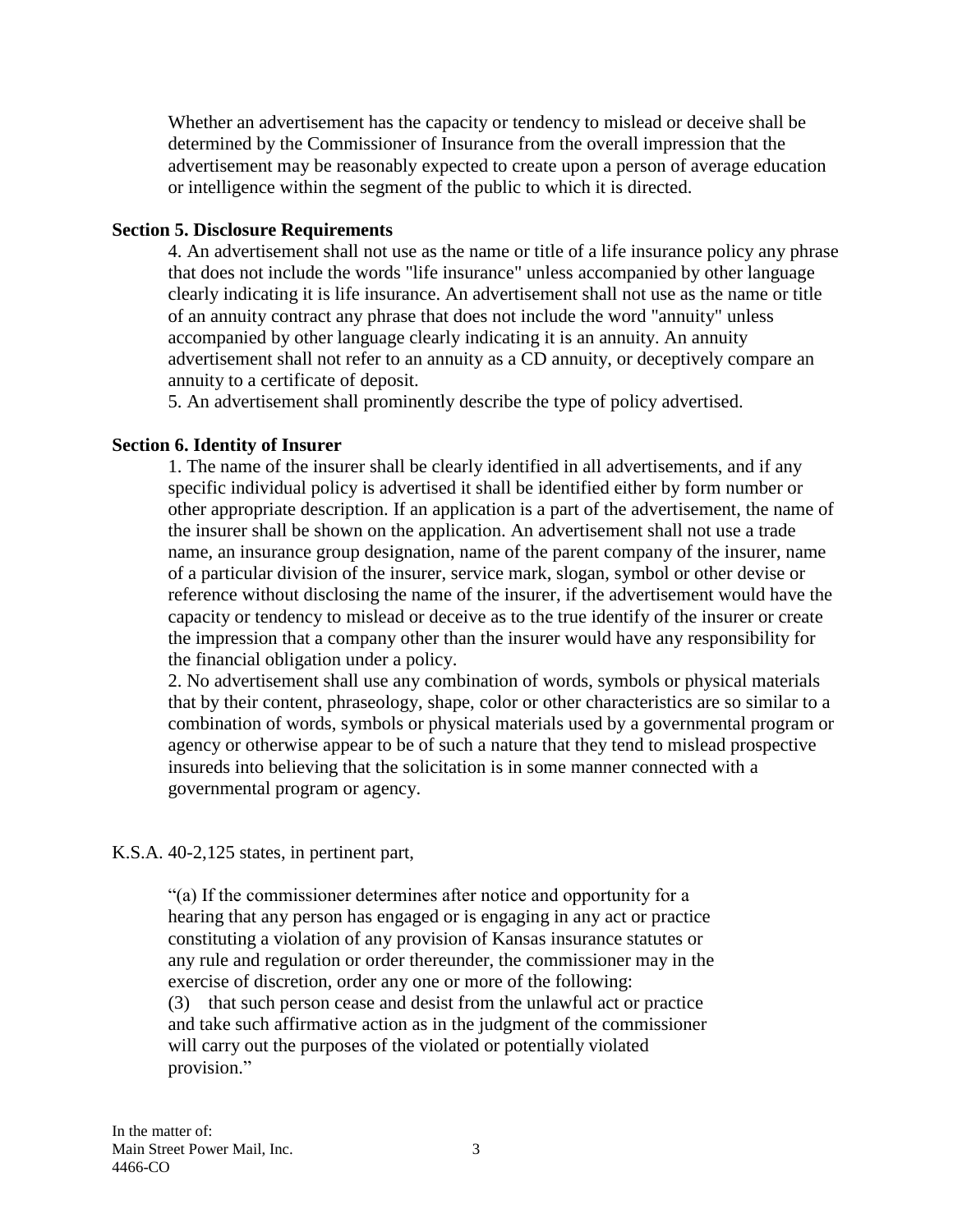# **Conclusions of Law**

The Commissioner has jurisdiction over Respondent and the subject matter of this proceeding and based on Paragraphs #1 through #6 and the Applicable Law enumerated above.

# **IT IS THEREFORE ORDERED BY THE COMMISSIONER OF INSURANCE:**

- 1. Respondent's marketing solicitations sent to Kansas consumers is in violation of K.S.A. 40-2404 and K.A.R. 40-9-118.
- 2. Pursuant to K.S.A. 40-2,125(a), Respondent is hereby ordered to cease and desist from soliciting the business for any insurance agent or insurance company within the state of Kansas for not less than 6 months, beginning August 1, 2012 for the above-stated violations of K.S.A. 40-2404 and K.A.R. 40-9-118.
- 3. The cease and desist will end on January 31, 2013 if the KID is provided evidence that the KID finds satisfactory that Respondent has: (1) received education and training with regard to compliance with Advertising Rules applicable in the State of Kansas; and (2) has created review procedures to assure that advertising has been approved for use by a designated compliance person prior to mailing.
- 4. Pursuant to KSA 77-415(b)(2)(A), this order is designated by KID as precedent.

# **IT IS SO ORDERED THIS 5th DAY OF OCTOBER 2012, IN THE CITY OF TOPEKA, COUNTY OF SHAWNEE, STATE OF KANSAS.**



 $\angle$ s/ Sandy Praeger $\angle$ 3. Commissioner of Insurance

BY:

 $\angle$ /s/ Zachary J.C. Anshutz $\angle$ Zachary J.C. Anshutz General Counsel

In the matter of: Main Street Power Mail, Inc. 4 4466-CO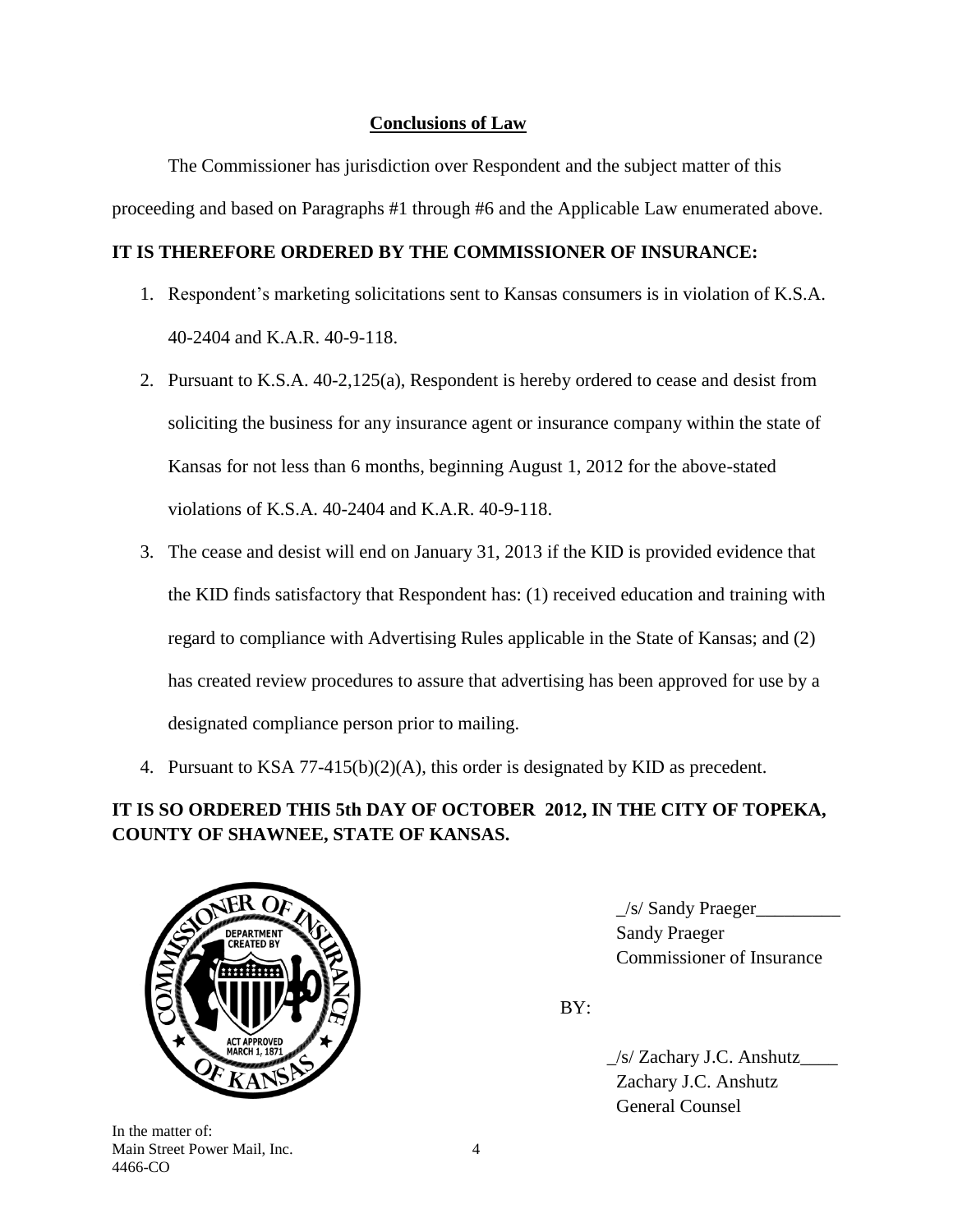# **Stipulation**

The undersigned stipulates and agrees to the above findings fact and conclusions of law and waives its rights to administrative hearing and judicial review of the Commissioner's Order.

> $\frac{10-5-12}{\frac{10-5-12}{\frac{10-5-12}{\frac{10-5-12}{\frac{10-5-12}{\frac{10-5-12}{\frac{10-5-12}{\frac{10-5-12}{\frac{10-5-12}{\frac{10-5-12}{\frac{10-5-12}{\frac{10-5-12}{\frac{10-5-12}{\frac{10-5-12}{\frac{10-5-12}{\frac{10-5-12}{\frac{10-5-12}{\frac{10-5-12}{\frac{10-5-12}{\frac{10-5-12}{$ Jeff Flint Date Senior Vice President

Prepared by:

 $\frac{1}{s}$  Jennifer R. Sourk Jennifer R. Sourk Staff Attorney

**NOTICE:** In the event Respondent files a petition for judicial review, it must be filed within 30

days of service of this order, and pursuant to K.S.A. 77-613(e), the agency officer to be served

on behalf of the Kansas Insurance Department is:

Zachary J.C. Anshutz, General Counsel Kansas Insurance Department 420 S.W. 9th Street Topeka, Kansas 66612